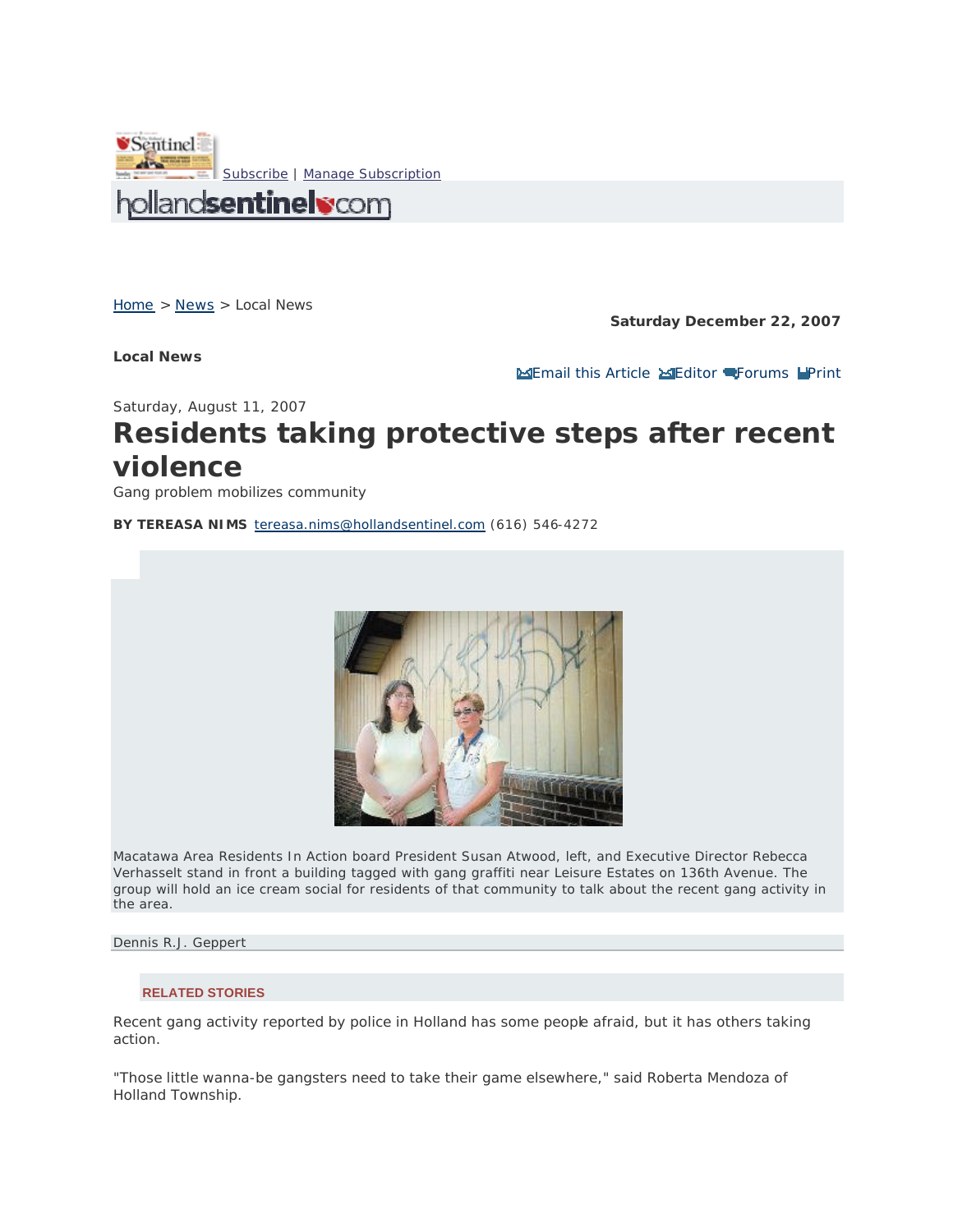News of recent shootings and a car firebombing in Holland has Mendoza sleeping with a baseball bat.

"It's not that I'm scared. I just want to be ready to send them a message if they come around here."

Mendoza isn't the only one taking protective steps.

Residents of Leisure Estates and Leisure Estates Village in Holland Township want to curb the consta nt graffiti.

"Gang activity is a big focus here," said Rebecca Verhasselt, executive director of Macatawa Area Residents In Action.

The group is planning an ice cream social Aug. 23 for residents of Leisure Estates and Leisure Estates Village. The Ottawa County Sheriff's Office is expected to attend along with Holland Township firefighters.

"We really want the neighbors to feel comfortable with the police and with each other," Verhasselt said.

In the past, Holland Police Chief John Kruithoff said that police weren't going to be able to arrest away the problem. He said it's going to take the community banding together.

"The gang violence is escalating in Holland," said Saralynn Gray, whose 2000 Pontiac Firebird was firebombed the morning of Aug. 3 at her home at 889 Montrose in Holland. The fire spread to a truck parked next to it. Both vehicles were destroyed.

What lures people to gangs?

**Lisa Taylor-Austin is a gang expert and forensic mental health evaluator. She counseled Los Angeles gang members for seven years. She now works as a gang counselor in Milford, Conn.** 

**"People join gangs for many different reasons," Taylor-Austin said. "Some people join for protection, perceived respect, the lure of fast money. Some are forced in and some are born in."** 

Recognition and belonging are also factors, said Holland Sgt. Drew Torres.

The Latin Kings are reportedly the largest Latino gang in Chicago, and perhaps in the United States, gang experts say. Their colors are gold and black. The gang uses a five-pointed crown as a symbol, representing love, respect, sacrifice, honor and obedience.

According to police, the Latin Kings are the oldest gang in Holland, with 60 to 140 members.

"They are the most aggressive and violent," Torres said.

Fred is a 14-year-old Latin King who lives in Holland. The Sentinel agreed to use a pseudonym to identify him because of potential retaliation by gang members. His grandfather was a Latin King and his father is one.

Standing in Washington Square with one foot behind him pressed on the brick wall, Fred is wearing a black and gold bandanna.

"I know the colors will keep me safe," Tony said. "Nobody wants to mess with the Kings."